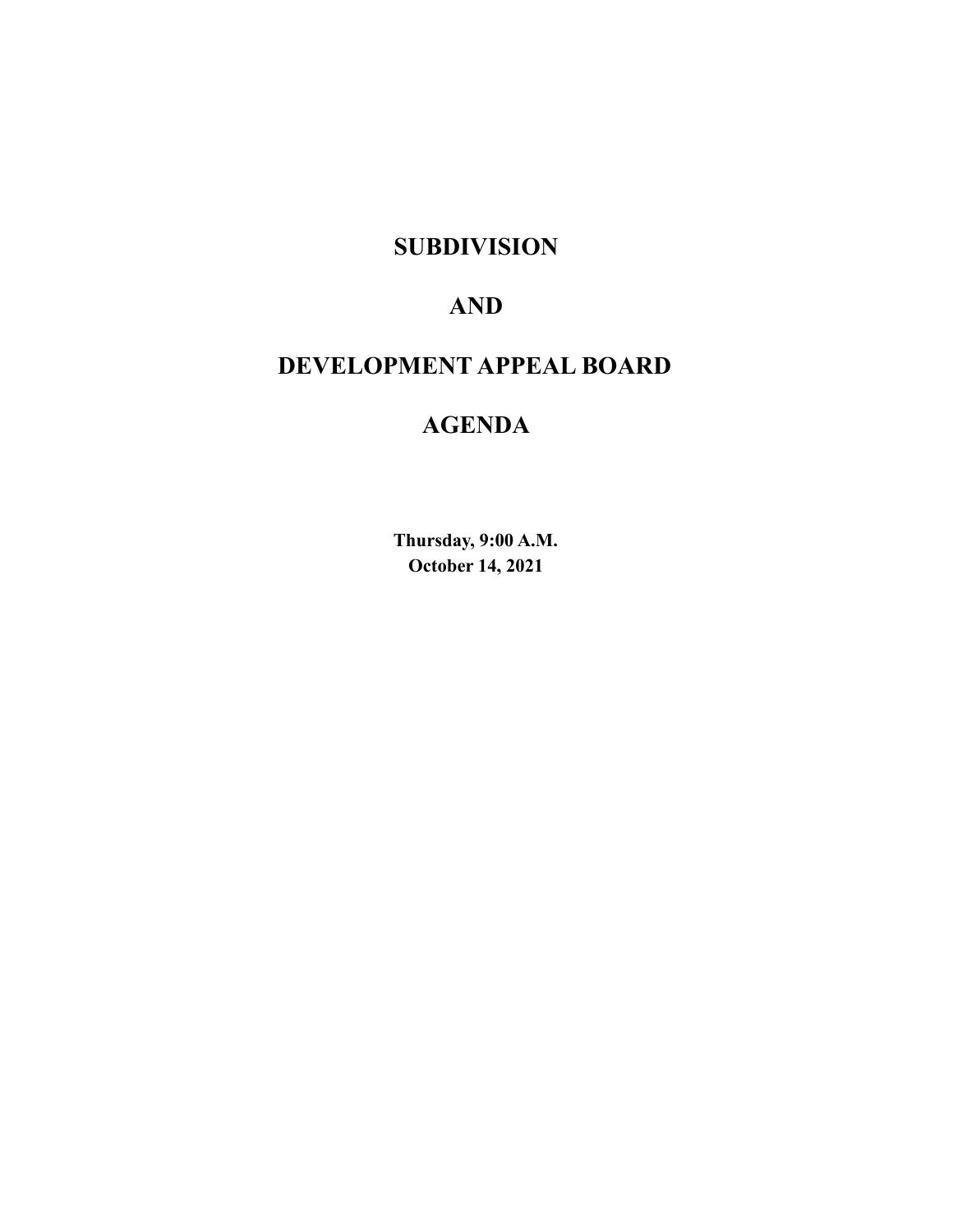|          |            |                 | 1404 - Aster Way NW<br>Project No.: 404906160-002                                                              |
|----------|------------|-----------------|----------------------------------------------------------------------------------------------------------------|
|          |            |                 | Construct exterior alterations to a Multi-unit<br>Housing by increasing the Height                             |
| $\rm II$ | 10:30 A.M. | $SDAB-D-21-172$ |                                                                                                                |
|          |            |                 | 12804 - 112A Avenue NW<br>Project No.: 397894026-002                                                           |
|          |            |                 | Erect a Fence at 1.85 metres in Height in the Front<br>Yard Abutting 112A Avenue and 12808 - 112A<br>Avenue NW |
| I        | 9:00 A.M.  | SDAB-D-21-171   |                                                                                                                |

### **SUBDIVISION AND DEVELOPMENT APPEAL BOARD**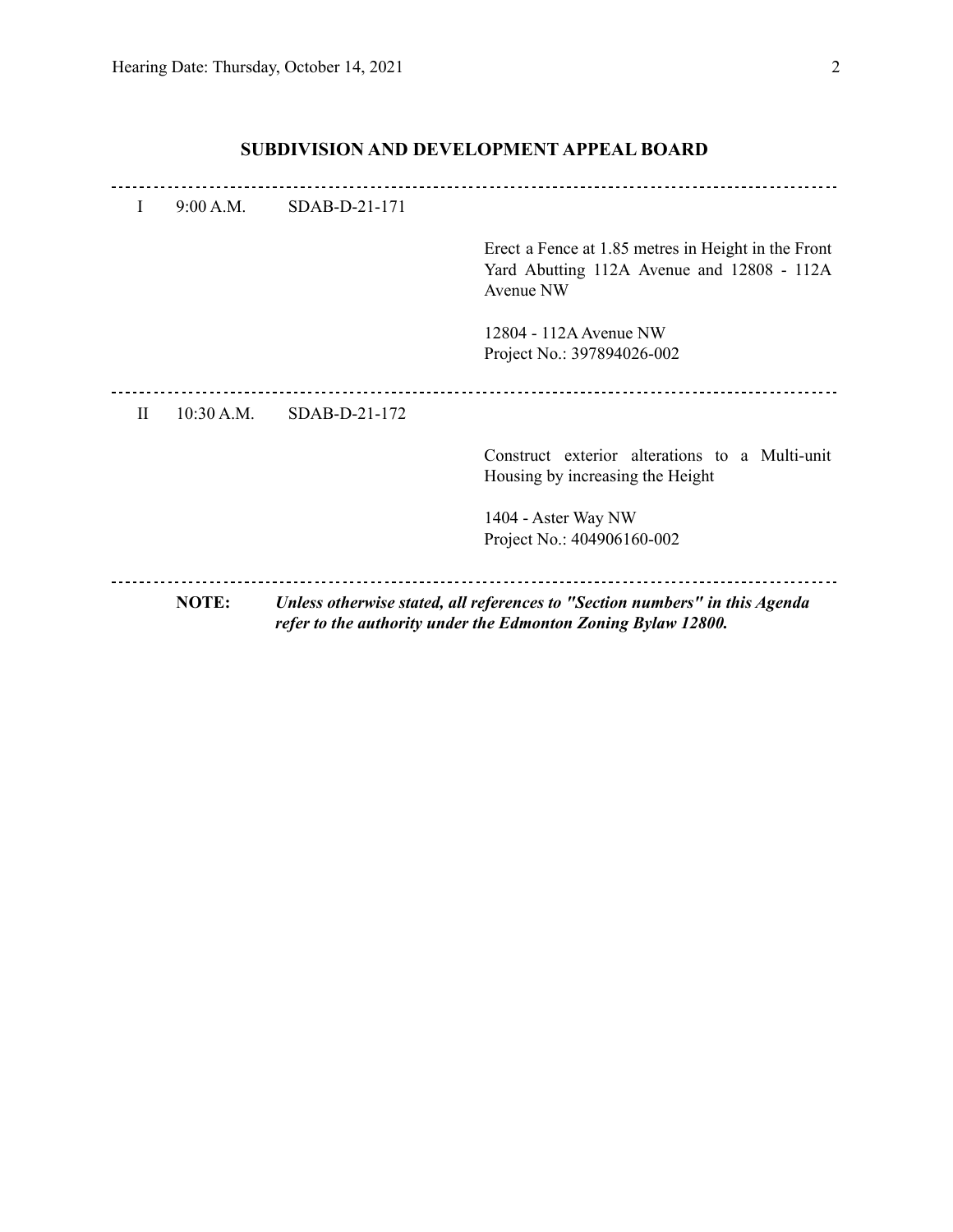### ITEM I: 9:00 A.M. FILE: SDAB-D-21-171

# AN APPEAL FROM THE DECISION OF THE DEVELOPMENT OFFICER APPELLANT: APPLICATION NO.: 397894026-002 APPLICATION TO: Erect a Fence at 1.85 metres in Height in the Front Yard Abutting 112A Avenue and 12808 - 112A Avenue NW DECISION OF THE DEVELOPMENT AUTHORITY: Approved with Conditions DECISION DATE: July 5, 2021 DATE OF APPEAL: September 14, 2021 NOTIFICATION PERIOD: July 13, 2021 through August 3, 2021 RESPONDENT: MUNICIPAL DESCRIPTION OF SUBJECT PROPERTY: 12804 - 112A Avenue NW LEGAL DESCRIPTION: Plan 2099HW Blk 7 Lot 5 ZONE: (RF3) Small Scale Infill Development Zone OVERLAY: Mature Neighbourhood Overlay STATUTORY PLAN: West Ingle Area Redevelopment Plan

### *Grounds for Appeal*

The Appellant provided the following reasons for appealing the decision of the Development Authority: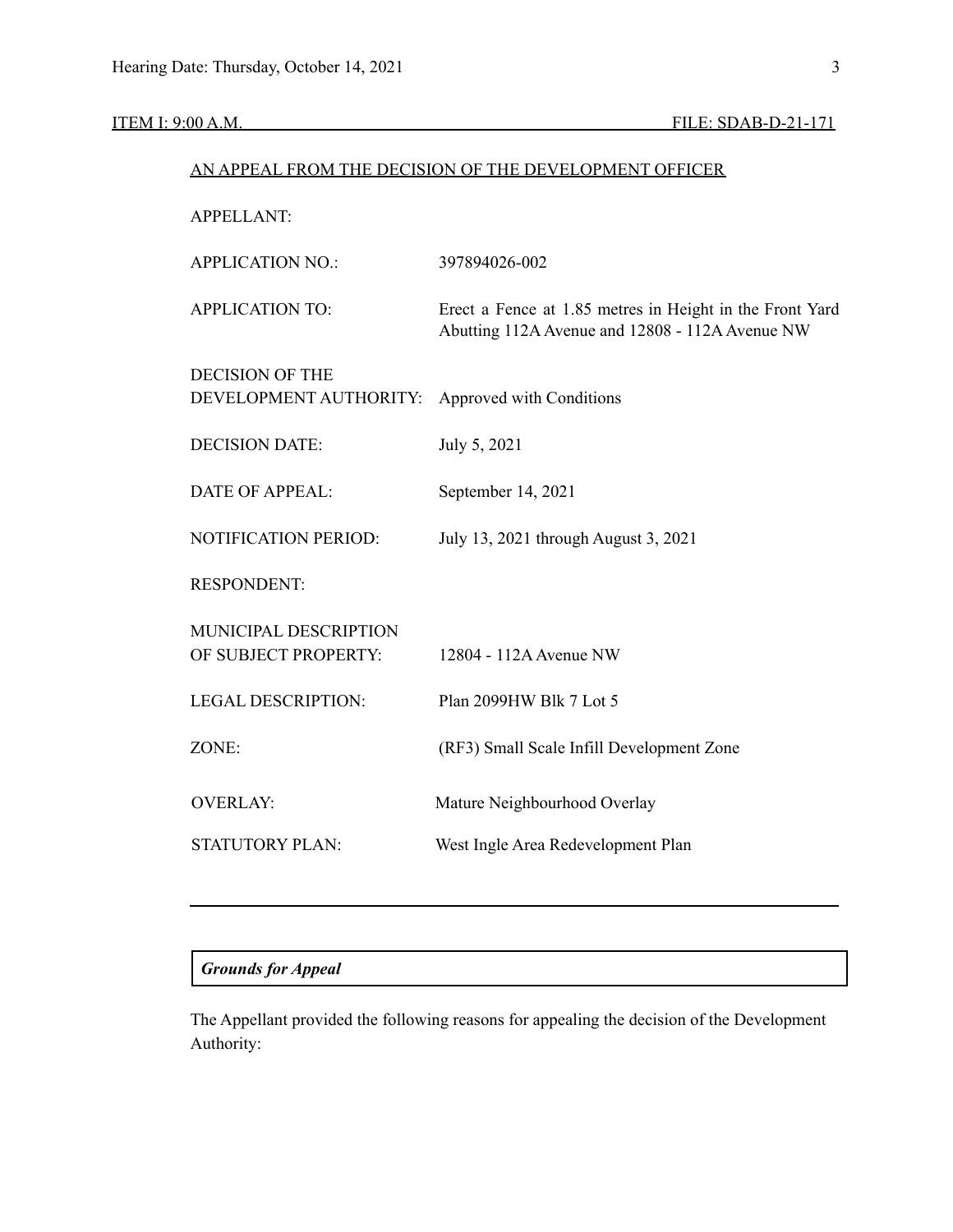I wish to appeal the decision of the Development Authority for the reasons outlined below:

- The appeal is being filed late due to not receiving notification of the permit/permits in question. Between June/2021 & August 2021 mail delivery to my home was suspended by Canada Post due to construction in the neighborhood of Inglewood. Further, the permits in question affect my property alone.
- The permit reads: Job No 397894026-002 To erect a Fence  $\omega$  1.85m in Height in the Front Yard Abutting 112A Avenue and 12808 - 112A Avenue NW. The next permit reads: Job No 402698214-002 - To construct exterior alterations to a 4 Dwelling Row House (Revised landscaping plan)

What is concerning, is that the 6.6 foot fence is erected along the front east side of my property as well as along the avenue, which is the property in question. The property owner has revised the landscape so the front yard now becomes the back yard. How is it that a property can have three back yards? I understand that permits are granted based on the information provided, therefore I suggest the manner in which the above noted permits read and were submitted are deceptive. For the nearly seventy years the three properties on the block are facing the avenue, facing a park and have front yards facing the avenue, accordingly; xxxxx – 112A Avenue. Now the property in question has three addresses facing the Street and one address facing the Avenue but has a proposed rear yard facing the Avenue and the rear of the property facing my home as well as a garage in the rear of the property abutting the back ally, how is this possible.

According to the City of Edmonton Fence Building Brochure there are regulations as to how high a fence can be built which is no higher than 4 feet along the front of the property. However obtaining approval on fence building front and rear according to regulations is one thing but when you get approval on permits then subsequently change the configuration of the property after the fact so the front is now the rear and the rear is now the front is underhanded and misleading. These permits call for 6.6 foot fence along the front of my property which I am totally opposed to.

Furthermore, I have been advised the fence was erected at such a height for the purpose of "privacy". Be advised, there is no privacy to note on either side of this 6.6 foot fence when the 4 decks are 3 feet or more above the ground already and the 20 plus window and doors face into the privacy of my home, my bedrooms, bathrooms and complete yard. Therefore, I submit "privacy" reasons are a complete absurdity.

Your consideration of this appeal is appreciated.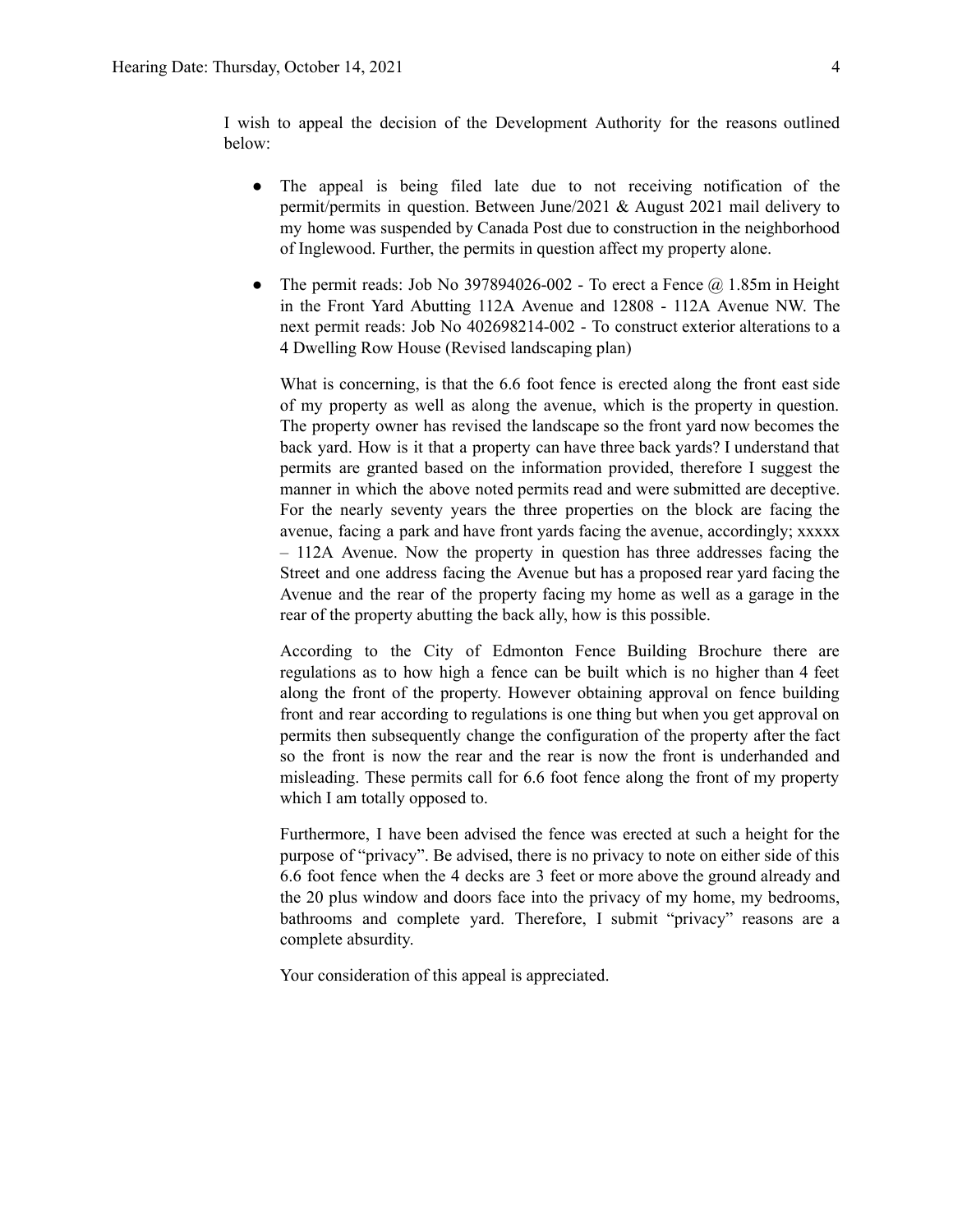### *General Matters*

### **Appeal Information:**

The *Municipal Government Act*, RSA 2000, c M-26 states the following:

### **Grounds for Appeal**

**685(1)** If a development authority

- (a) fails or refuses to issue a development permit to a person,
- (b) issues a development permit subject to conditions, or
- (c) issues an order under section 645,

the person applying for the permit or affected by the order under section 645 may appeal to the subdivision and development appeal board.

...

**(2)** In addition to an applicant under subsection (1), any person affected by an order, decision or development permit made or issued by a development authority may appeal the decision in accordance with subsection  $(2.1)$ .

### **Appeals**

**686(1) A development appeal to a subdivision and development appeal board is commenced by filing a notice of the appeal, containing reasons, with the board,**

- (a) in the case of an appeal made by a person referred to in section 685(1)
	- (i) with respect to an application for a development permit,
		- (A) within 21 days after the date on which the written decision is given under section 642, or
		- (B) if no decision is made with respect to the application within the 40-day period, or within any extension of that period under section 684, within 21 days after the date the period or extension expires,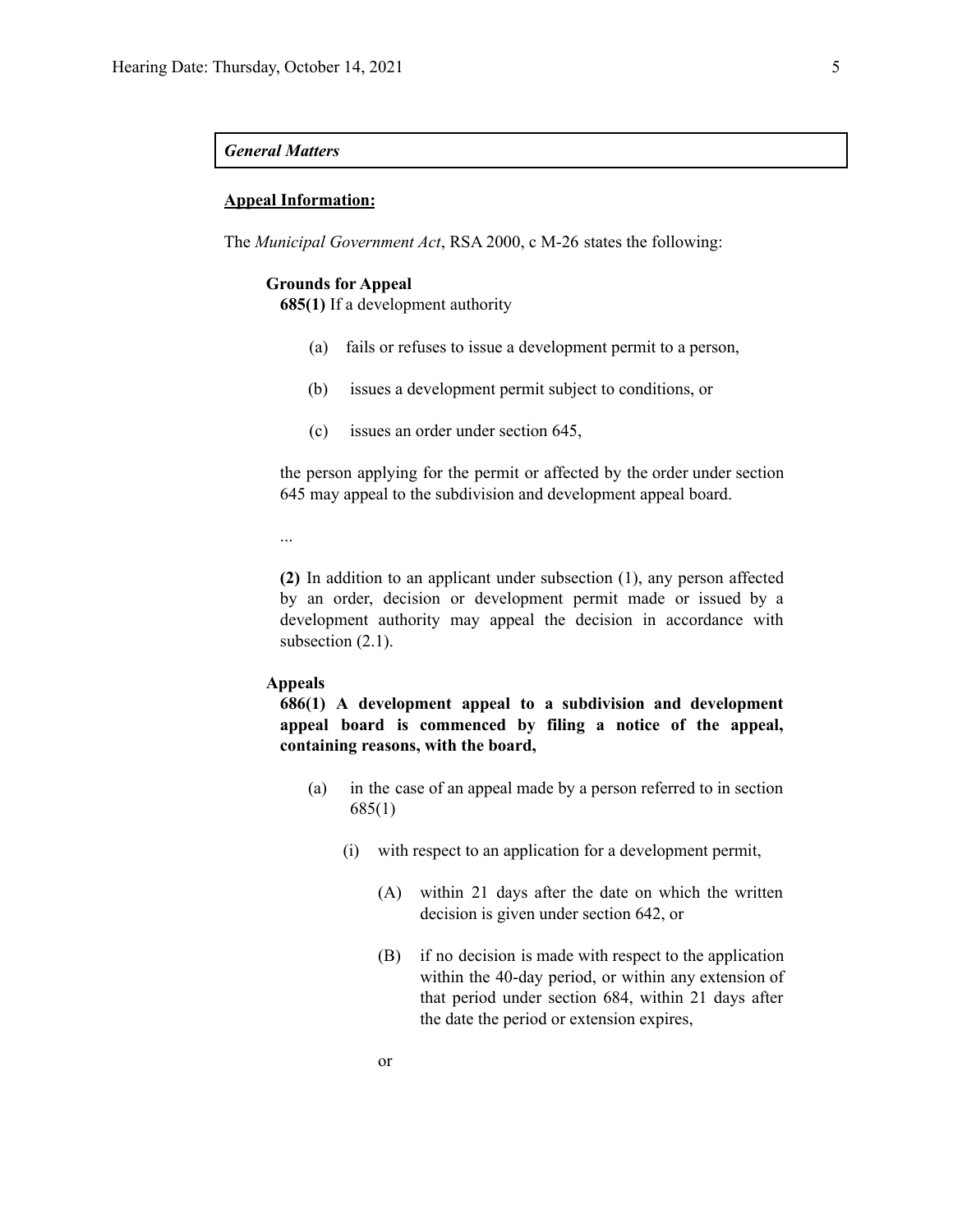- (ii) with respect to an order under section 645, within 21 days after the date on which the order is made, or
- **(b) in the case of an appeal made by a person referred to in section 685(2), within 21 days after the date on which the notice of the issuance of the permit was given in accordance with the land use bylaw.**

### **Hearing and Decision**

**687(3)** In determining an appeal, the board hearing the appeal referred to in subsection (1)

- …
- (a.1) must comply with the land use policies;
- (a.2) subject to section 638, must comply with any applicable statutory plans;
- (a.3) subject to clause (a.4) and (d), must comply with any land use bylaw in effect;
- (a.4) must comply with the applicable requirements of the regulations under the *Gaming, Liquor and Cannabis Act* respecting the location of premises described in a cannabis licence and distances between those premises and other premises;
	- …
	- (c) may confirm, revoke or vary the order, decision or development permit or any condition attached to any of them or make or substitute an order, decision or permit of its own;
	- (d) may make an order or decision or issue or confirm the issue of a development permit even though the proposed development does not comply with the land use bylaw if, in its opinion,
		- (i) the proposed development would not
			- (A) unduly interfere with the amenities of the neighbourhood, or
			- (B) materially interfere with or affect the use, enjoyment or value of neighbouring parcels of land,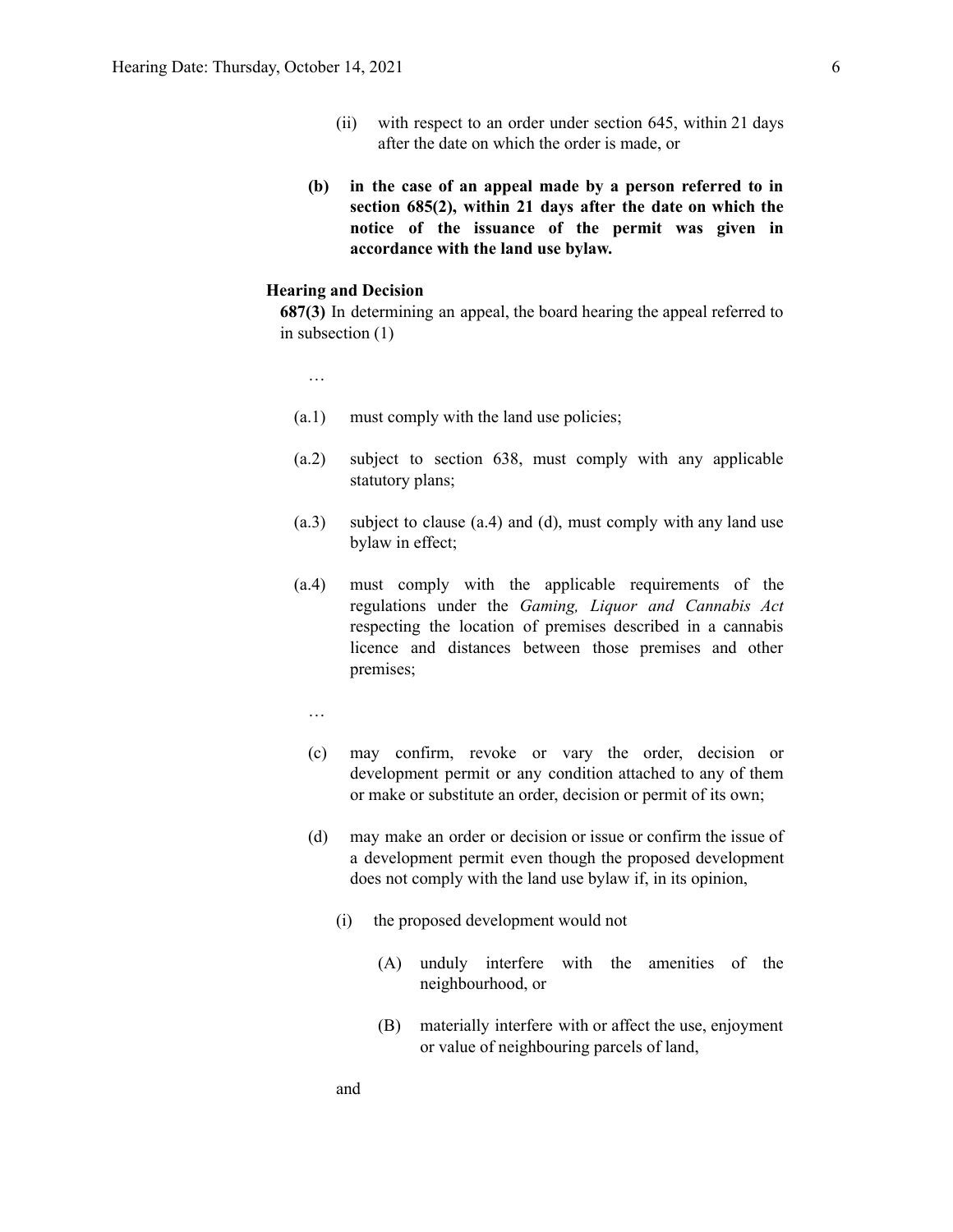(ii) the proposed development conforms with the use prescribed for that land or building in the land use bylaw.

#### **General Provisions from the** *Edmonton Zoning Bylaw:*

Under section 140.2(5), **Multi-unit Housing** is a **Permitted Use** in the **(RF3) Small Scale Infill Development Zone**.

Under section 6.1, **Accessory** means "when used to describe a Use or building, a Use or building naturally or normally incidental, subordinate, and devoted to the principal Use or building, and located on the same lot or Site."

Under section 6.1, **Fence** means "a structure constructed at ground level, used to prevent or restrict passage, provide visual screening, noise attenuation, Landscaping, or to mark a boundary."

Under section 6.1, **Height** means "a vertical distance between two points."

Under section 6.1, **Front Yard** means:

the portion of a Site abutting the Front Lot Line extending across the full width of the Site, situated between the Front Lot Line and the nearest wall of the principal building, not including projections.



Under section 6.1, **Side Yard** means:

that portion of a Site abutting a Side Lot Line extending from the Front Yard to the Rear Yard. The Side Yard is situated between the Side Lot Line and the nearest wall of principal building, not including projections.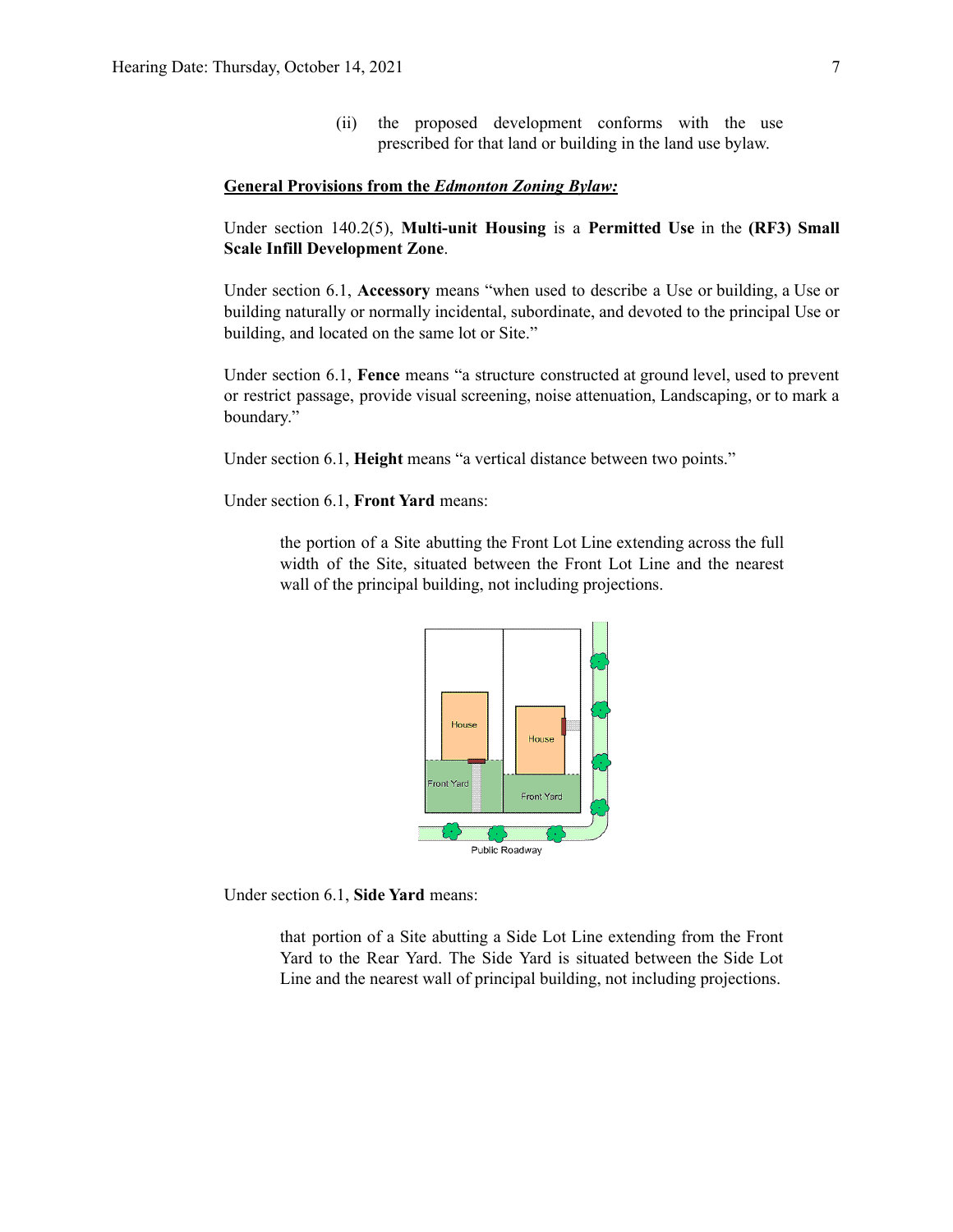

Section 140.1 states that the **General Purpose** of the **(RF3) Small Scale Infill Development Zone** is "to provide for a mix of small scale housing."

Section 814.1 states that the **General Purpose** of the **Mature Neighbourhood Overlay** is:

to regulate residential development in Edmonton's mature residential neighbourhoods, while responding to the context of surrounding development, maintaining the pedestrian-oriented design of the streetscape, and to provide an opportunity for consultation by gathering input from affected parties on the impact of a proposed variance to the Overlay regulations.

*Fences, Walls, Gates, and Privacy Screening in Residential Zones*

Section 49.1 states the following with respect to *Fences, walls and gates*:

- a. The regulations contained within Section 49.1 of this Bylaw apply to:
	- i. the Height of the material used in the construction of a Fence, wall, or gate, such as but not limited to boards, panels, masonry, ornamental iron, and chain link, plus any additional elements used for screening, such as, but not limited to, lattice.
- b. Notwithstanding subsection 49(1)(a), the regulations for Fences, walls, and gates contained within this Section do not apply to the Height of the posts or other supporting material used to anchor the Fence, wall, or gate.
- c. The Height of a Fence, wall, or gate shall be measured from the general ground level 0.5 m back from the property line of the Site on which the Fence, wall, or gate is to be constructed.
- d. On an Interior Site, the Height of a Fence, wall, or gate shall not exceed: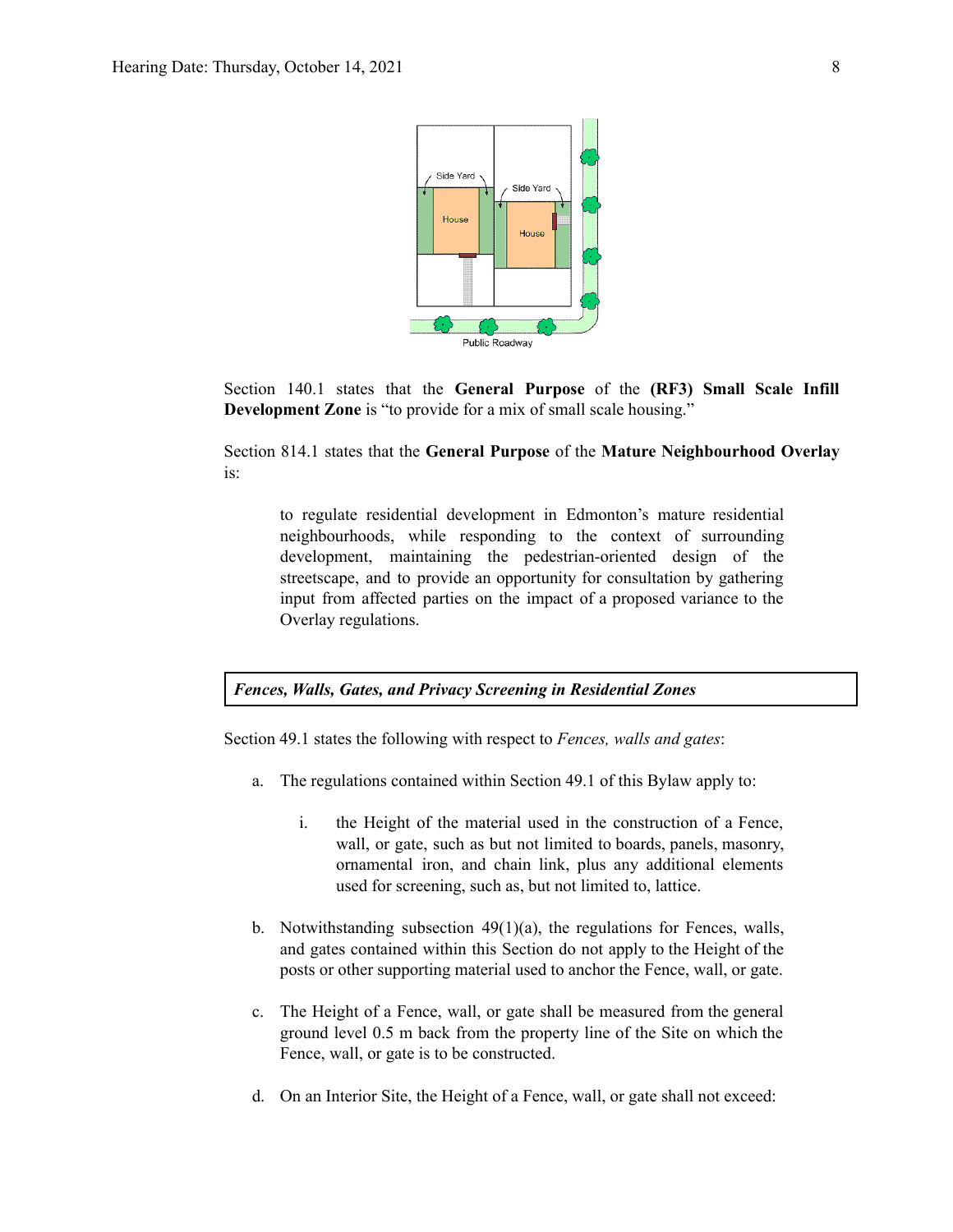- i. 1.2 m for the portion of the Fence, wall, or gate constructed in the Front Yard, and
- ii. 1.85 m in all other Yards.
- **e. On a Corner Site, the Height of a Fence, wall, or gate shall not exceed:**
	- **i. 1.2 m for the portion of the Fence, wall, or gate constructed in the Front Yard,**
	- **ii. 1.2 m for the portion of the Fence, wall, or gate situated between the flanking Side Lot Line and the foremost side Façade of the principal structure, and extending from the Front Lot Line to the Rear Lot Line, and**
	- iii. 1.85 m in all other Yards.
- **f. In the case where the permitted Height of a Fence, wall, or gate is 1.2 m, the Development Officer may vary the Height of the Fence, wall, or gate to a maximum of 1.85 m, in order to provide additional screening from public roadways or incompatible adjacent Uses,**
- g. In the case where the permitted Height of a Fence, wall, or gate is 1.85 m, the Development Officer may vary the Height of the Fence, wall, or gate to a maximum of 2.44 m, in order to provide additional screening from public roadways or incompatible adjacent Uses,
- h. Notwithstanding subsection 49.1(f) and subsection 49.1(g) of this Bylaw, in the case of Double Fronting Sites, the Development Officer may grant a variance to allow a Fence, wall, or gate of up to 1.85 m in Height in one of the Front Yards, and allow a Fence, wall, or gate of up to 2.44 m in Height in the other Front Yard, having regard to the location of Fences, walls, and gates in the surrounding area and the requirement for screening.

### **Development Officer's Determination**

**Fence Height - The fence along 112AAvenue and abutting 12808 - 112AAvenue (west lot line) is 1.85m high, instead of 1.2m (Section 49.1.d).**

 $\mathcal{L}_\text{max} = \frac{1}{2} \sum_{i=1}^n \mathcal{L}_\text{max} = \frac{1}{2} \sum_{i=1}^n \mathcal{L}_\text{max} = \frac{1}{2} \sum_{i=1}^n \mathcal{L}_\text{max} = \frac{1}{2} \sum_{i=1}^n \mathcal{L}_\text{max} = \frac{1}{2} \sum_{i=1}^n \mathcal{L}_\text{max} = \frac{1}{2} \sum_{i=1}^n \mathcal{L}_\text{max} = \frac{1}{2} \sum_{i=1}^n \mathcal{L}_\text{max} = \frac{1}{2} \sum_{i=$ 

[unedited]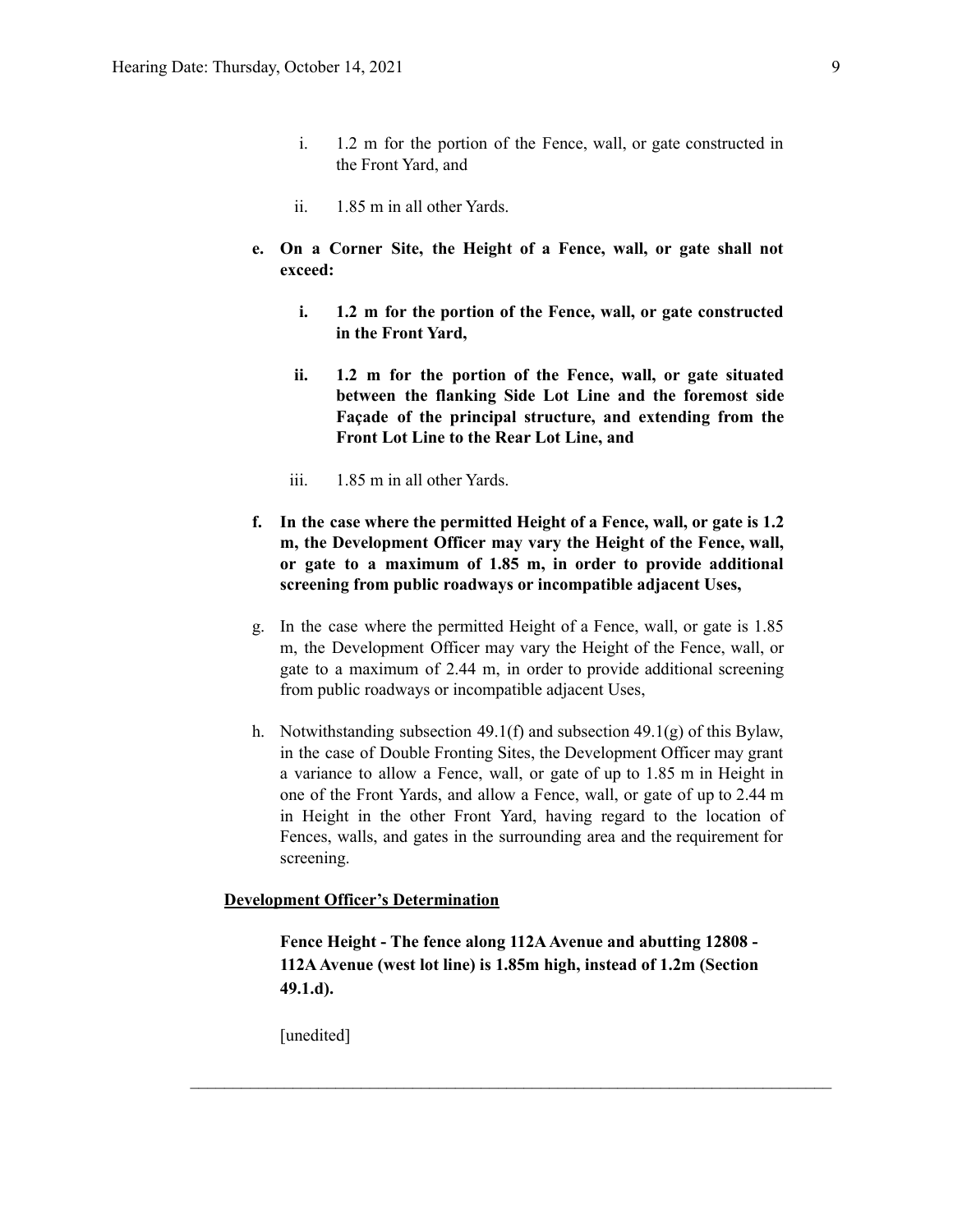### Notice to Applicant/Appellant

Provincial legislation requires that the Subdivision and Development Appeal Board issue its official decision in writing within fifteen days of the conclusion of the hearing.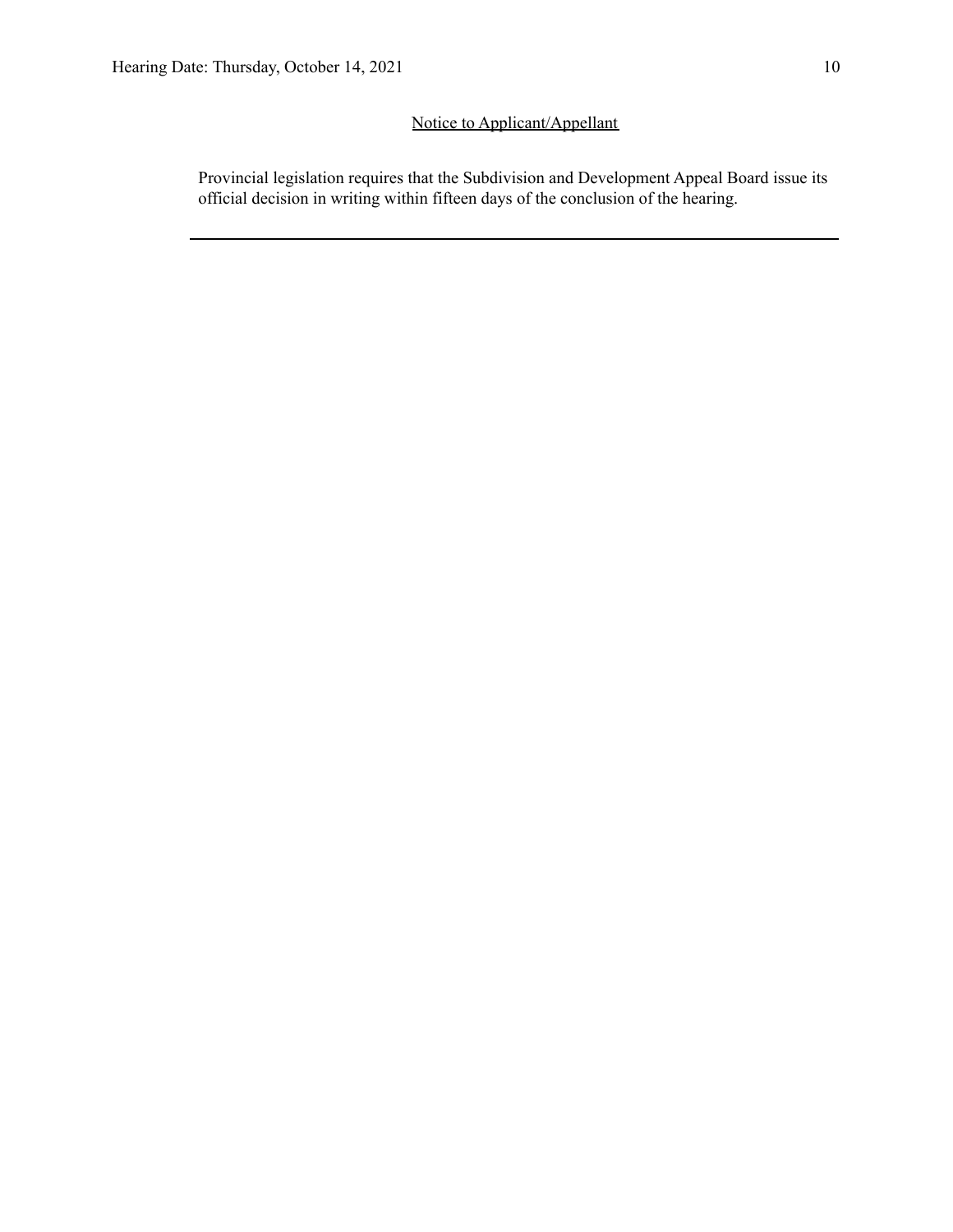| <b>Edmonton</b>                                                                                                                                                                                                                                                                                                                                                                                                               | Project Number: 397894026-002<br>Application Date:<br>MAY 31, 2021<br>Printed:<br>July 5, 2021 at 12:19 PM<br>1 of 2<br>Page:  |  |  |  |  |  |
|-------------------------------------------------------------------------------------------------------------------------------------------------------------------------------------------------------------------------------------------------------------------------------------------------------------------------------------------------------------------------------------------------------------------------------|--------------------------------------------------------------------------------------------------------------------------------|--|--|--|--|--|
|                                                                                                                                                                                                                                                                                                                                                                                                                               | <b>Overheight Fence Permit</b>                                                                                                 |  |  |  |  |  |
| This document is a record of a Development Permit application, and a record of the decision for the undertaking described below, subject to<br>the limitations and conditions of this permit, of the Edmonton Zoning Bylaw 12800 as amended.                                                                                                                                                                                  |                                                                                                                                |  |  |  |  |  |
| Applicant<br>Property Address(es) and Legal Description(s)<br>12804 - 112A AVENUE NW<br>Plan 2099HW Blk 7 Lot 5                                                                                                                                                                                                                                                                                                               |                                                                                                                                |  |  |  |  |  |
|                                                                                                                                                                                                                                                                                                                                                                                                                               | Location(s) of Work                                                                                                            |  |  |  |  |  |
|                                                                                                                                                                                                                                                                                                                                                                                                                               | Entryway: 12804 - 112A AVENUE NW                                                                                               |  |  |  |  |  |
|                                                                                                                                                                                                                                                                                                                                                                                                                               | Building: 12804 - 112A AVENUE NW                                                                                               |  |  |  |  |  |
|                                                                                                                                                                                                                                                                                                                                                                                                                               |                                                                                                                                |  |  |  |  |  |
| <b>Scope of Permit</b><br>To erect a Fence @ 1.85m in Height in the Front Yard Abutting 112A Avenue and 12808 - 112A Avenue NW.                                                                                                                                                                                                                                                                                               |                                                                                                                                |  |  |  |  |  |
| <b>Permit Details</b>                                                                                                                                                                                                                                                                                                                                                                                                         |                                                                                                                                |  |  |  |  |  |
| Class Of Permit: Class B                                                                                                                                                                                                                                                                                                                                                                                                      | Site Area (sq. m.): 746.54                                                                                                     |  |  |  |  |  |
| Stat. Plan Overlay/Annex Area: Mature Neighbourhood<br>Overlay                                                                                                                                                                                                                                                                                                                                                                |                                                                                                                                |  |  |  |  |  |
| <b>Development Permit Decision</b><br>Approved                                                                                                                                                                                                                                                                                                                                                                                |                                                                                                                                |  |  |  |  |  |
| <b>Development Authority: ZHOU, ROWLEY</b><br>Issue Date: Jul 05, 2021                                                                                                                                                                                                                                                                                                                                                        |                                                                                                                                |  |  |  |  |  |
| <b>Subject to the Following Conditions</b>                                                                                                                                                                                                                                                                                                                                                                                    | This Development Permit is NOT valid until the Notification Period expires in accordance to Section 21 (Section 17.1).         |  |  |  |  |  |
| This Development Permit authorizes the development of a Fence @ 1.85m in Height in the Front Yard Abutting 112A Avenue and<br>12808 - 112A Avenue NW.                                                                                                                                                                                                                                                                         |                                                                                                                                |  |  |  |  |  |
| The development shall be constructed in accordance with the stamped and approved drawings.                                                                                                                                                                                                                                                                                                                                    |                                                                                                                                |  |  |  |  |  |
| The fence shall be installed entirely on the subject property.                                                                                                                                                                                                                                                                                                                                                                |                                                                                                                                |  |  |  |  |  |
|                                                                                                                                                                                                                                                                                                                                                                                                                               | The fence shall not impede any sightlines for vehicular or pedestrian traffic.                                                 |  |  |  |  |  |
| As far as reasonably practicable, the design and use of exterior finishing materials used shall be similar to, or better than, the<br>standard of surrounding development (Section 57.3.1).                                                                                                                                                                                                                                   |                                                                                                                                |  |  |  |  |  |
| Immediately upon completion of the development of the fence, the site shall be cleared of all debris.                                                                                                                                                                                                                                                                                                                         |                                                                                                                                |  |  |  |  |  |
| <b>ADVISEMENTS:</b>                                                                                                                                                                                                                                                                                                                                                                                                           |                                                                                                                                |  |  |  |  |  |
| An approved Development Permit means that the proposed development has been reviewed against the provisions of this bylaw. It<br>does not remove obligations to conform with other legislation, bylaws or land title instruments including, but not limited to, the<br>Municipal Government Act, the Safety Codes Act or any caveats, restrictive covenants or easements that might be attached to the<br>Site (Section 5.2). |                                                                                                                                |  |  |  |  |  |
|                                                                                                                                                                                                                                                                                                                                                                                                                               | Unless otherwise stated, all above references to section numbers refer to the authority under the Edmonton Zoning Bylaw 12800. |  |  |  |  |  |
| <b>Variances</b><br>$(Section 49.1.d)$ .                                                                                                                                                                                                                                                                                                                                                                                      | Fence Height - The fence along 112A Avenue and abutting 12808 - 112A Avenue (west lot line) is 1.85m high, instead of 1.2m     |  |  |  |  |  |
|                                                                                                                                                                                                                                                                                                                                                                                                                               |                                                                                                                                |  |  |  |  |  |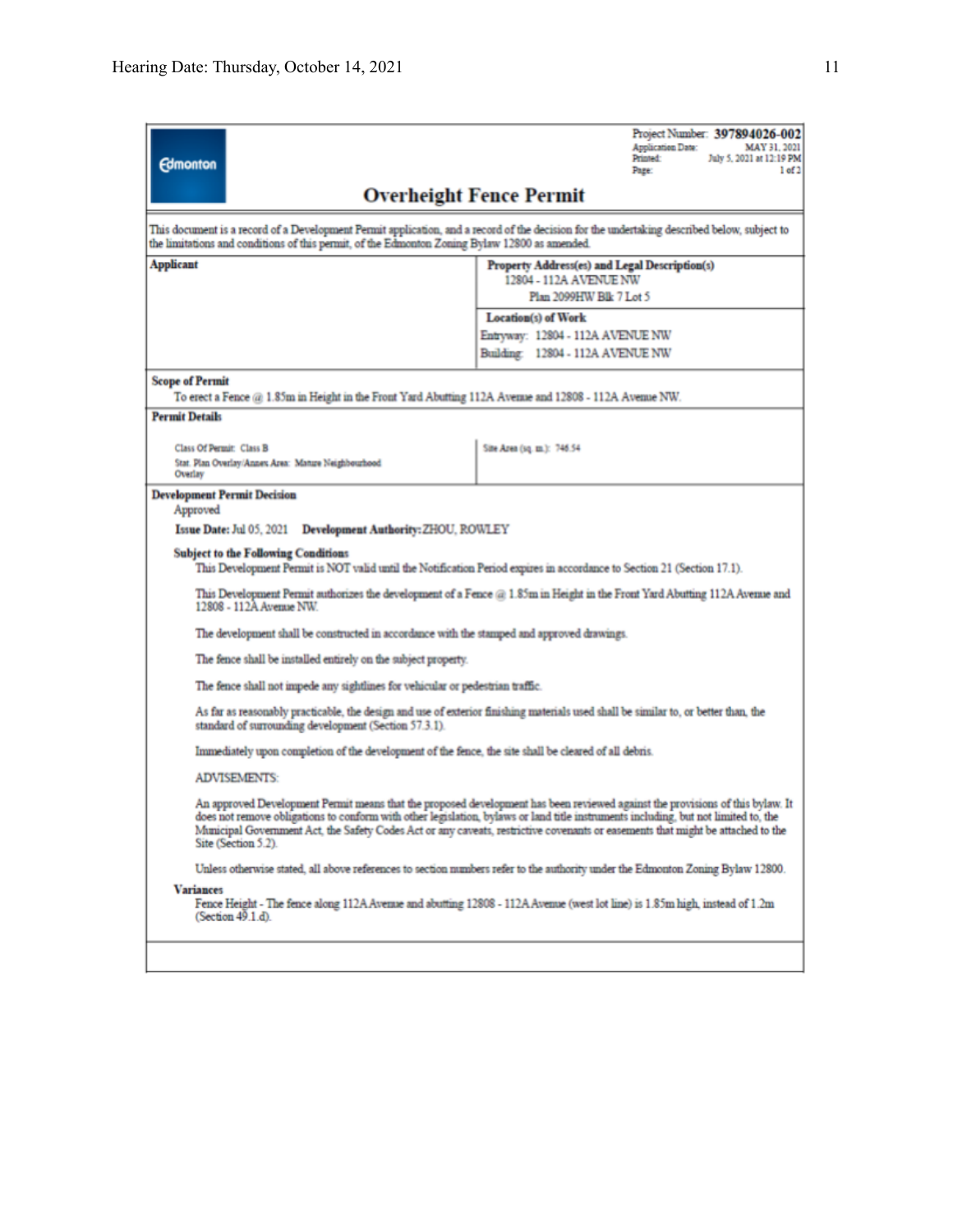| <b>Edmonton</b>                                                                                                                                                                                                                                                                        |                                    |                                                     |                                            |                                | <b>Application Date:</b><br>Printed:<br>Page: | Project Number: 397894026-002<br>MAY 31, 2021<br>July 5, 2021 at 12:19 PM<br>2 <sub>0</sub> f2 |  |
|----------------------------------------------------------------------------------------------------------------------------------------------------------------------------------------------------------------------------------------------------------------------------------------|------------------------------------|-----------------------------------------------------|--------------------------------------------|--------------------------------|-----------------------------------------------|------------------------------------------------------------------------------------------------|--|
|                                                                                                                                                                                                                                                                                        |                                    |                                                     |                                            | <b>Overheight Fence Permit</b> |                                               |                                                                                                |  |
| <b>Rights of Appeal</b><br>This approval is subject to the right of appeal to the Subdivision and Development Appeal Board (SDAB) as outlined in Chapter<br>M-26, Section 683 through 689 of the Municipal Government Act.<br>Notice Period Begins: Jul 13, 2021<br>Ends: Aug 03, 2021 |                                    |                                                     |                                            |                                |                                               |                                                                                                |  |
| <b>Building Permit Decision</b>                                                                                                                                                                                                                                                        | No decision has yet been made.     |                                                     |                                            |                                |                                               |                                                                                                |  |
| Fees                                                                                                                                                                                                                                                                                   |                                    |                                                     |                                            |                                |                                               |                                                                                                |  |
| <b>Total GST Amount:</b><br><b>Totals for Permit:</b>                                                                                                                                                                                                                                  | <b>Development Application Fee</b> | <b>Fee Amount</b><br>\$182.00<br>\$0.00<br>\$182.00 | <b>Amount Paid</b><br>\$182.00<br>\$182.00 | Receipt#<br>10612903190J001    | <b>Date Paid</b><br>May 31, 2021              |                                                                                                |  |
|                                                                                                                                                                                                                                                                                        |                                    |                                                     |                                            |                                |                                               |                                                                                                |  |
|                                                                                                                                                                                                                                                                                        |                                    |                                                     |                                            |                                |                                               |                                                                                                |  |
|                                                                                                                                                                                                                                                                                        |                                    |                                                     |                                            |                                |                                               |                                                                                                |  |
|                                                                                                                                                                                                                                                                                        |                                    |                                                     |                                            |                                |                                               |                                                                                                |  |
|                                                                                                                                                                                                                                                                                        |                                    |                                                     |                                            |                                |                                               |                                                                                                |  |
|                                                                                                                                                                                                                                                                                        |                                    |                                                     |                                            |                                |                                               |                                                                                                |  |
|                                                                                                                                                                                                                                                                                        |                                    |                                                     |                                            |                                |                                               |                                                                                                |  |
|                                                                                                                                                                                                                                                                                        |                                    |                                                     |                                            |                                |                                               |                                                                                                |  |
|                                                                                                                                                                                                                                                                                        |                                    |                                                     |                                            |                                |                                               |                                                                                                |  |
|                                                                                                                                                                                                                                                                                        |                                    |                                                     |                                            |                                |                                               |                                                                                                |  |
|                                                                                                                                                                                                                                                                                        |                                    |                                                     |                                            |                                |                                               |                                                                                                |  |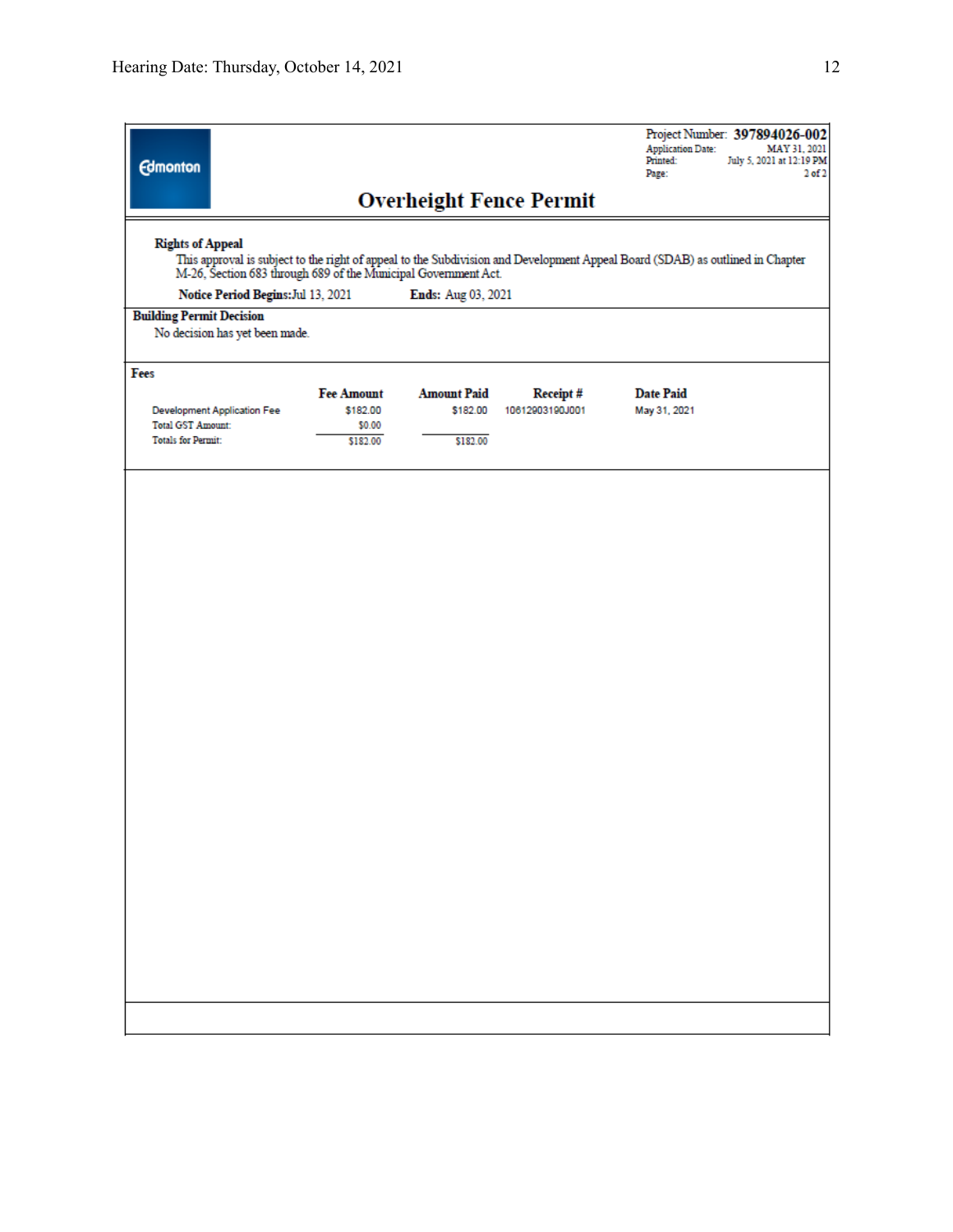

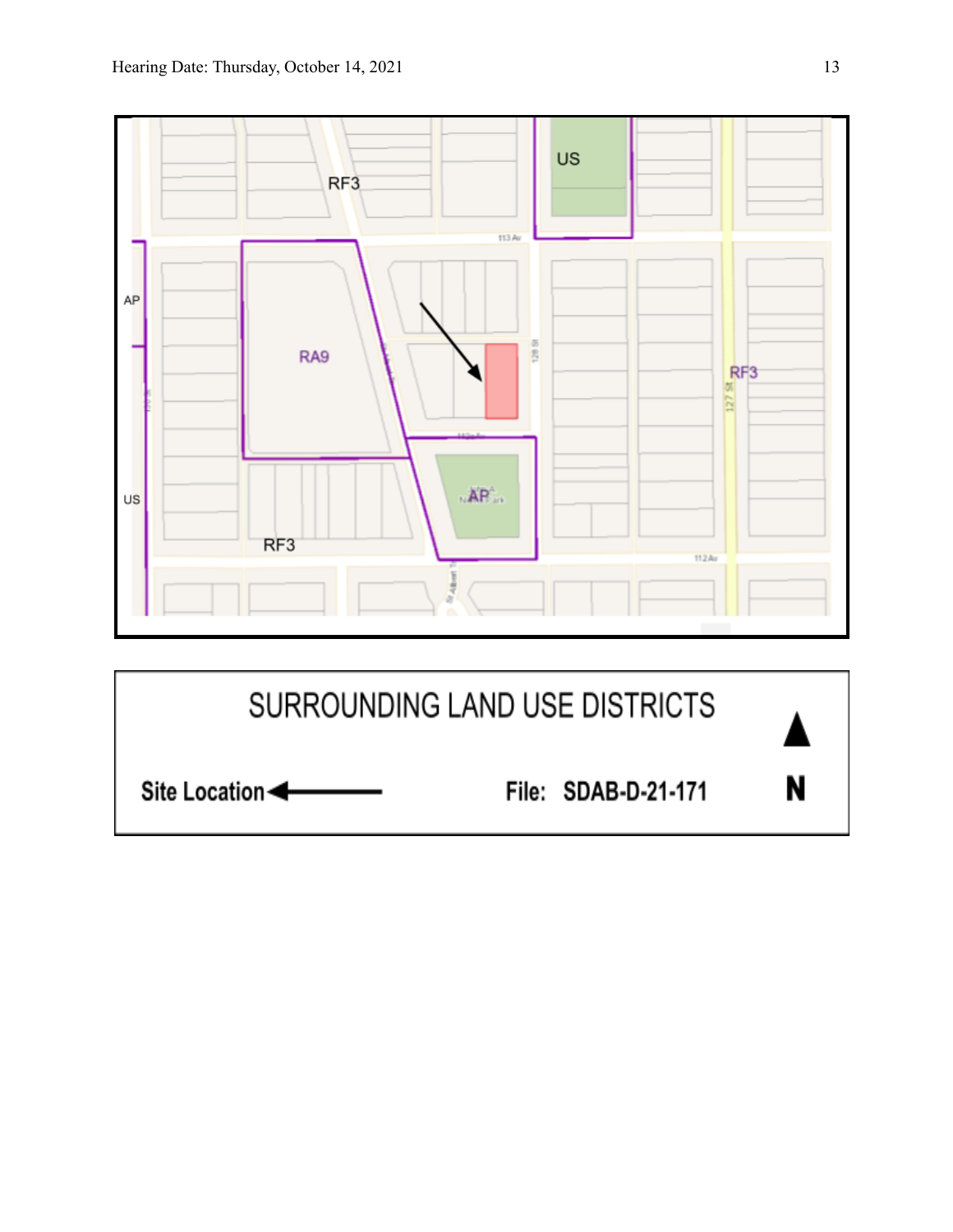### ITEM II: 10:30 A.M. FILE: SDAB-D-21-172

### AN APPEAL FROM THE DECISION OF THE DEVELOPMENT OFFICER

APPELLANT: APPLICATION NO.: 404906160-002 APPLICATION TO: Construct exterior alterations to a Multi-unit Housing by increasing the Height DECISION OF THE DEVELOPMENT AUTHORITY: Refused DECISION DATE: September 9, 2021 DATE OF APPEAL: September 15, 2021 MUNICIPAL DESCRIPTION OF SUBJECT PROPERTY: 1404 - Aster Way NW LEGAL DESCRIPTION: Plan 2022634 Blk 2 Lot 1 ZONE: (RA7) Low Rise Apartment Zone OVERLAY: N/A STATUTORY PLAN: The Meadows Area Structure Plan

### *Grounds for Appeal*

The Appellant provided the following reasons for appealing the decision of the Development Authority:

We now have a Class B development permit granted by the City of Edmonton, Development Authority on June 24th, 2021. That permit allowed us a 2 apartment Building Complex of 327 units which was compliant with the "Height" regulations of the Bylaw. These drawings showed an allowed / complying height of 14.5 m. The problem for Developer with this 14.5m height is all the units have 8'0" to the underside of the suite / apartment ceilings but in to-days rental market: the much more in demand rental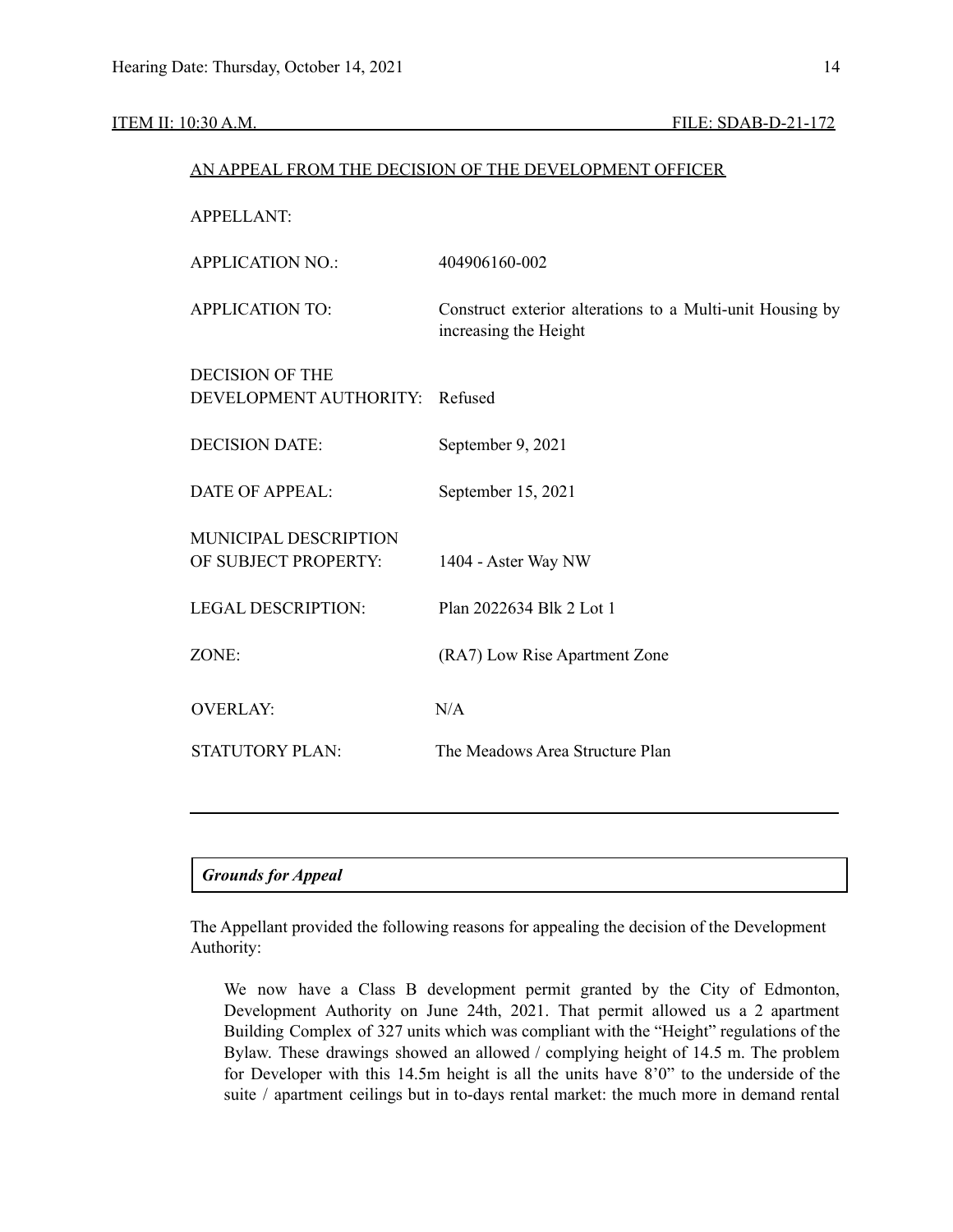suite has 9'-0" to the underside of the ceilings. The marketplace has determined that a 9 foot to the underside of the apartment ceiling is the preferred height for the rental condo market today. This is the primary reason for our appeal. All we are doing is adding (requesting) an extra foot  $(12)$ ") in the floor to underside of ceiling height of each suite X 5 levels= 5'0" or 1.5 m. Instead of 8 feet to underside of ceiling we want to give the all the apartments 9'-0".

See the attached Building Section 3 showing the allowed pitched roof (as measured by Section 52 of the Bylaw) verses the Flat Roof that we are proposing.

See drawings Building 1 A8.0 and A8.1. Also see attached is Building 2 A8.0 and A8.1. Upon examination of the above stated sections you'll see that the requested extra height of this new flat roof design when superimposed over allowed 16 m pitched roof is not any more than the top of the ridge of the already allowed height for a pitched roof in the city bylaw.

I challenge anyone who's walking along the sidewalk with their dog or driving by to appreciate this extra height. The perception of height of the two building types as described above are virtually identical. The reason we need this extra height is the marketplace ( The people renting these apartment units today are demanding it) .

We have applied for this new Development Permit to request this extra "height" and it was refused. That is why we are before the Board to appeal this decision, to "construct exterior alterations to a five Storey Multi-unit Housing development (327 Dwellings in 2 Apartments)." These alterations increase the Height above grade of the building but in our opinion it doesn't change the overall massing of this development.

We bring to the SDAB's attention that the same contractor brought a similar project before the STAB (Project 360129641-003) on June 26, 2020. The arguments we made then are the same now. We need the extra height in the suites to bring it to 9'0" to the underside of the ceiling and make the suites more marketplace friendly. The board at that time allowed us this extra height. We hope you will do the same here with this appeal?

We are requesting to increase the Height of the building from 14.5 metres to 16.13 metres".

Proposed New Height: 16.13 metres Exceeds Bylaw by:  $16.13 - 14.5 = 1.63$  metres

In our opinion:

(i) the proposed development would not

(A) unduly interfere with the amenities of the neighbourhood, or

(B) materially interfere with or affect the use, enjoyment or value of neighbouring parcels of land, and

(ii) the proposed development conforms with the "use" prescribed for that land or building in the land use bylaw.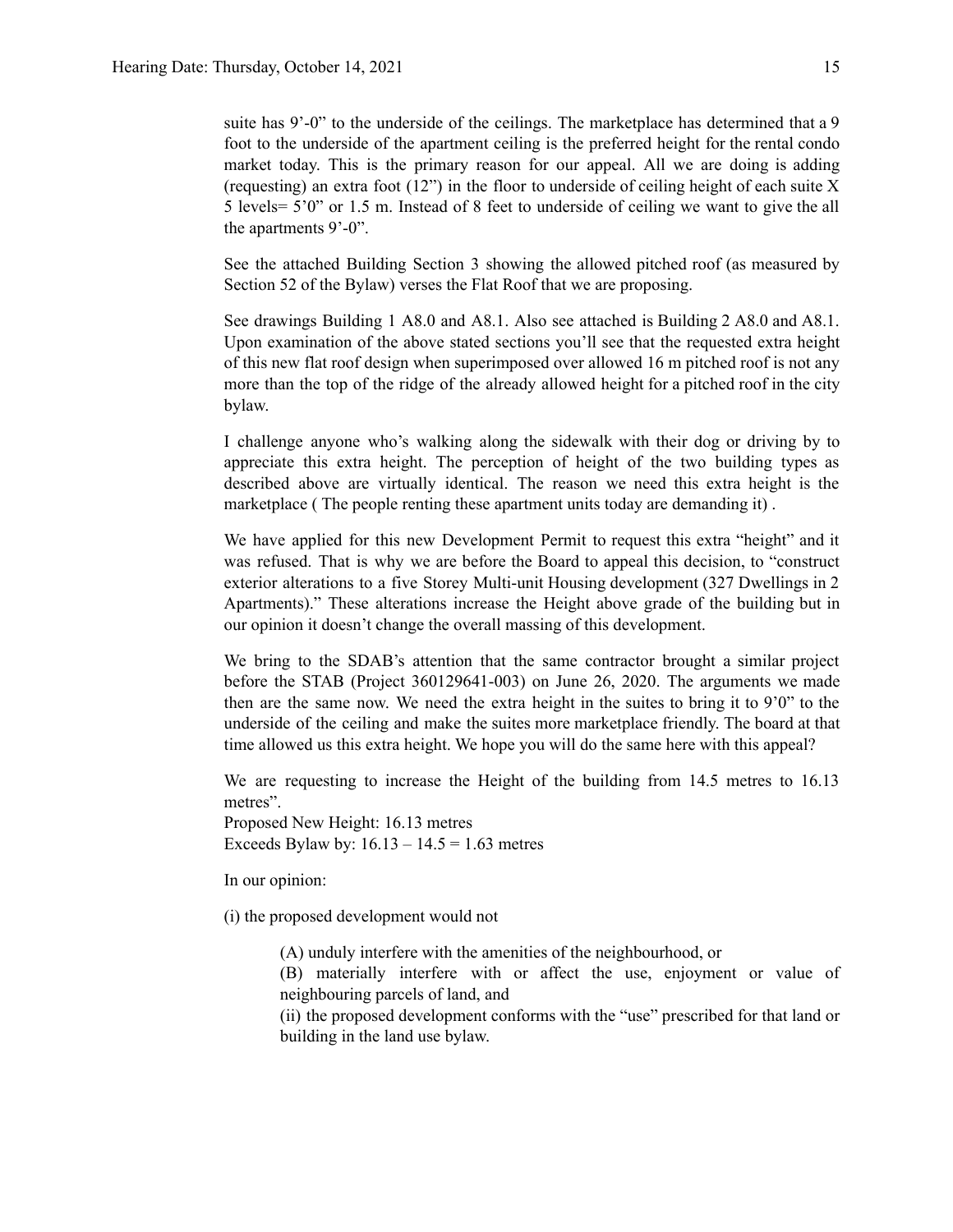Our argument is that a permitted 16m plus 1.5m to the top of the ridge  $= 17.5$ m pitched roof (as measured by Section 52 of the Bylaw) would appear more massive than the 16.13m flat roof we are requesting.

The impact in granting this appeal would have little impact on neighbouring properties. It will be negligible, due to:

- the overall large size of the site and the scale of the development; This is a large 4.258 acre / 1.723 ha site that does not directly touch any neighbouring properties.
- the west lot line of the development borders the busy 23 Avenue and includes a setback from the road right-of-way. The right-of-way itself is large and features grass and minor utility articles. There is also a public sidewalk. This creates a significant distance between the road itself and the development. 23 Avenue is anticipated to have significant traffic, as it is identified by the City of Edmonton as an arterial road;
- the siting of the 5-Storey building on the Site, is oriented so this additional height will not effect any sun shadow to neighbouring properties.
- On the east side of the Site there is a setback and then a lane. There is sufficient space to eliminate any undue effects of the variance to height on the neighbouring residential parcels of land. The site is surrounded with public roadways /lanes.
- We suggest there no privacy concerns on the adjacent neighbouring properties due to the large setbacks and the variation in roof features and parapets,
- There have been no responses from the public, Community League, or owners of neighbouring parcels of land to date opposing this request for extra height.
- We suggest this development with the minor request for extra height will not unduly interfere with the amenities of the neighbourhood nor materially interfere with or affect the use, enjoyment or value of neighboring parcels.

### *General Matters*

### **Appeal Information:**

The *Municipal Government Act*, RSA 2000, c M-26 states the following:

### **Grounds for Appeal**

**685(1)** If a development authority

- (a) fails or refuses to issue a development permit to a person,
- (b) issues a development permit subject to conditions, or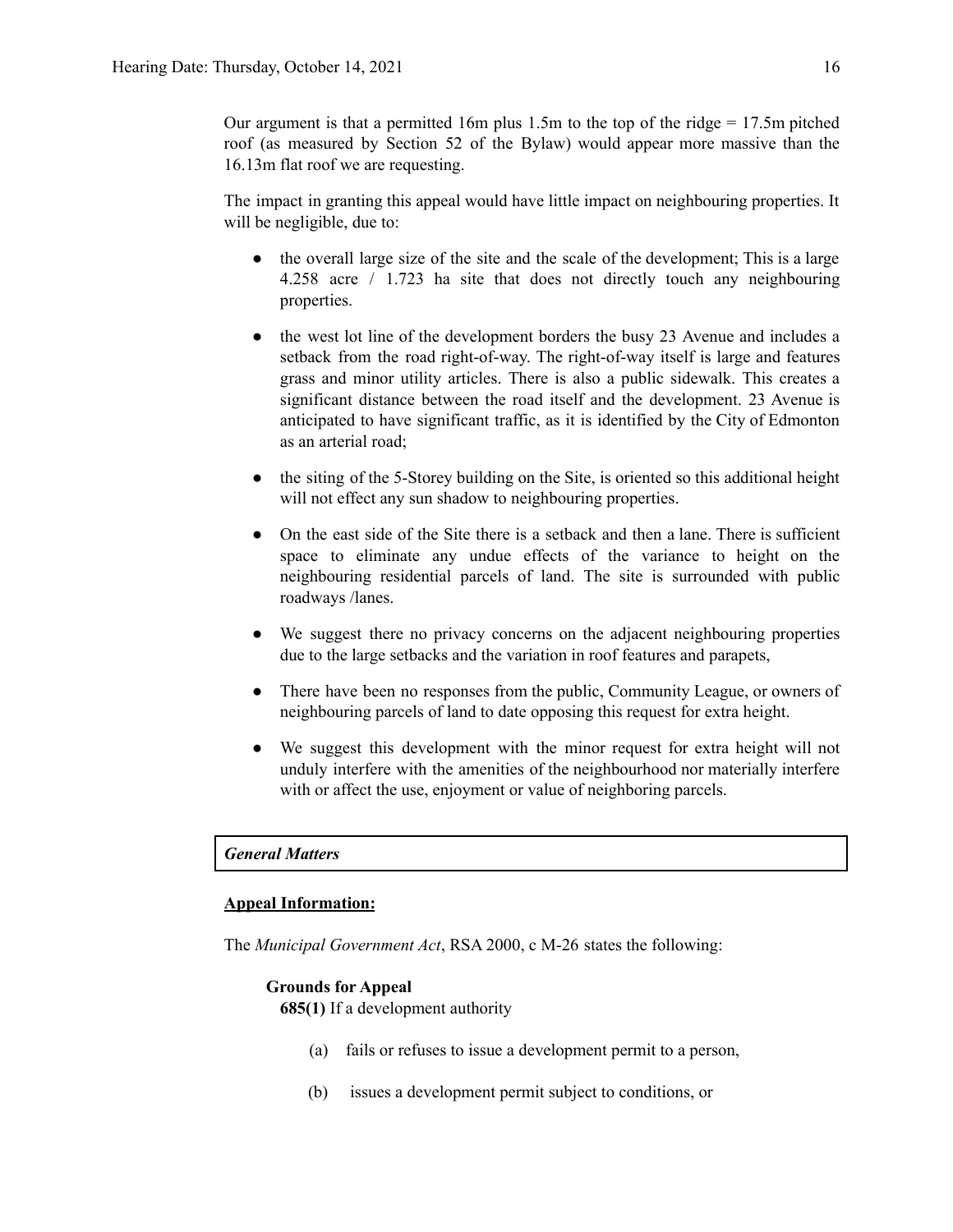(c) issues an order under section 645,

the person applying for the permit or affected by the order under section 645 may appeal to the subdivision and development appeal board.

...

**(2)** In addition to an applicant under subsection (1), any person affected by an order, decision or development permit made or issued by a development authority may appeal the decision in accordance with subsection  $(2.1)$ .

### **Appeals**

**686(1)** A development appeal to a subdivision and development appeal board is commenced by filing a notice of the appeal, containing reasons, with the board,

- (a) in the case of an appeal made by a person referred to in section 685(1)
	- (i) with respect to an application for a development permit,
		- (A) within 21 days after the date on which the written decision is given under section 642, or
		- (B) if no decision is made with respect to the application within the 40-day period, or within any extension of that period under section 684, within 21 days after the date the period or extension expires,
		- or
	- (ii) with respect to an order under section 645, within 21 days after the date on which the order is made, or
- (b) in the case of an appeal made by a person referred to in section 685(2), within 21 days after the date on which the notice of the issuance of the permit was given in accordance with the land use bylaw.

### **Hearing and Decision**

**687(3)** In determining an appeal, the board hearing the appeal referred to in subsection (1)

…

(a.1) must comply with the land use policies;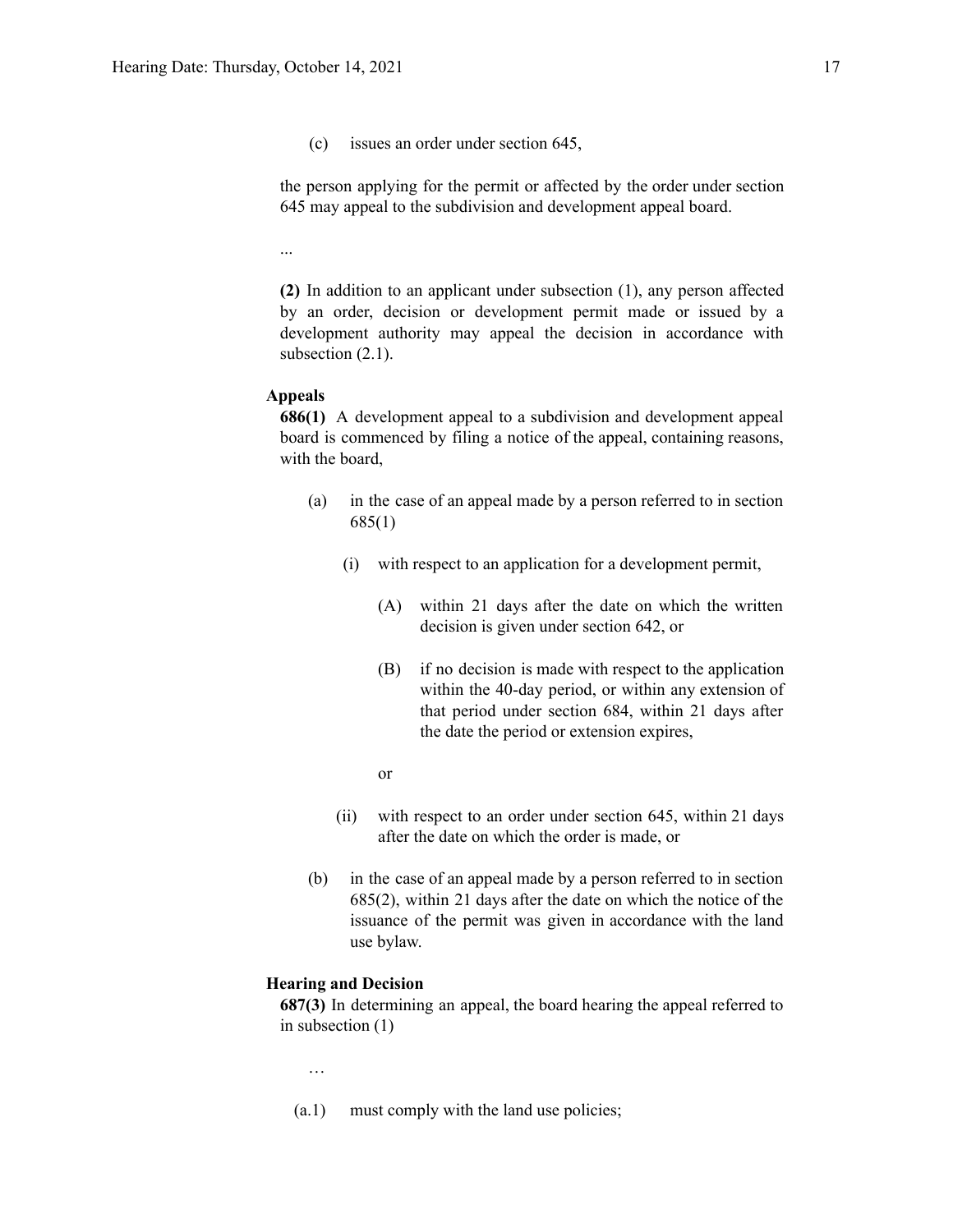- (a.2) subject to section 638, must comply with any applicable statutory plans;
- (a.3) subject to clause (a.4) and (d), must comply with any land use bylaw in effect;
- (a.4) must comply with the applicable requirements of the regulations under the *Gaming, Liquor and Cannabis Act* respecting the location of premises described in a cannabis licence and distances between those premises and other premises;
	- …
	- (c) may confirm, revoke or vary the order, decision or development permit or any condition attached to any of them or make or substitute an order, decision or permit of its own;
	- (d) may make an order or decision or issue or confirm the issue of a development permit even though the proposed development does not comply with the land use bylaw if, in its opinion,
		- (i) the proposed development would not
			- (A) unduly interfere with the amenities of the neighbourhood, or
			- (B) materially interfere with or affect the use, enjoyment or value of neighbouring parcels of land,

and

(ii) the proposed development conforms with the use prescribed for that land or building in the land use bylaw.

### **General Provisions from the** *Edmonton Zoning Bylaw:*

### Under section 210.2(8), **Multi-unit Housing** is a **Permitted Use** in the **(RA7) Low Rise Apartment Zone**.

Under section 7.2(4), **Multi-unit Housing** means:

development that consists of:

a. three or more principal Dwellings arranged in any configuration and in any number of buildings;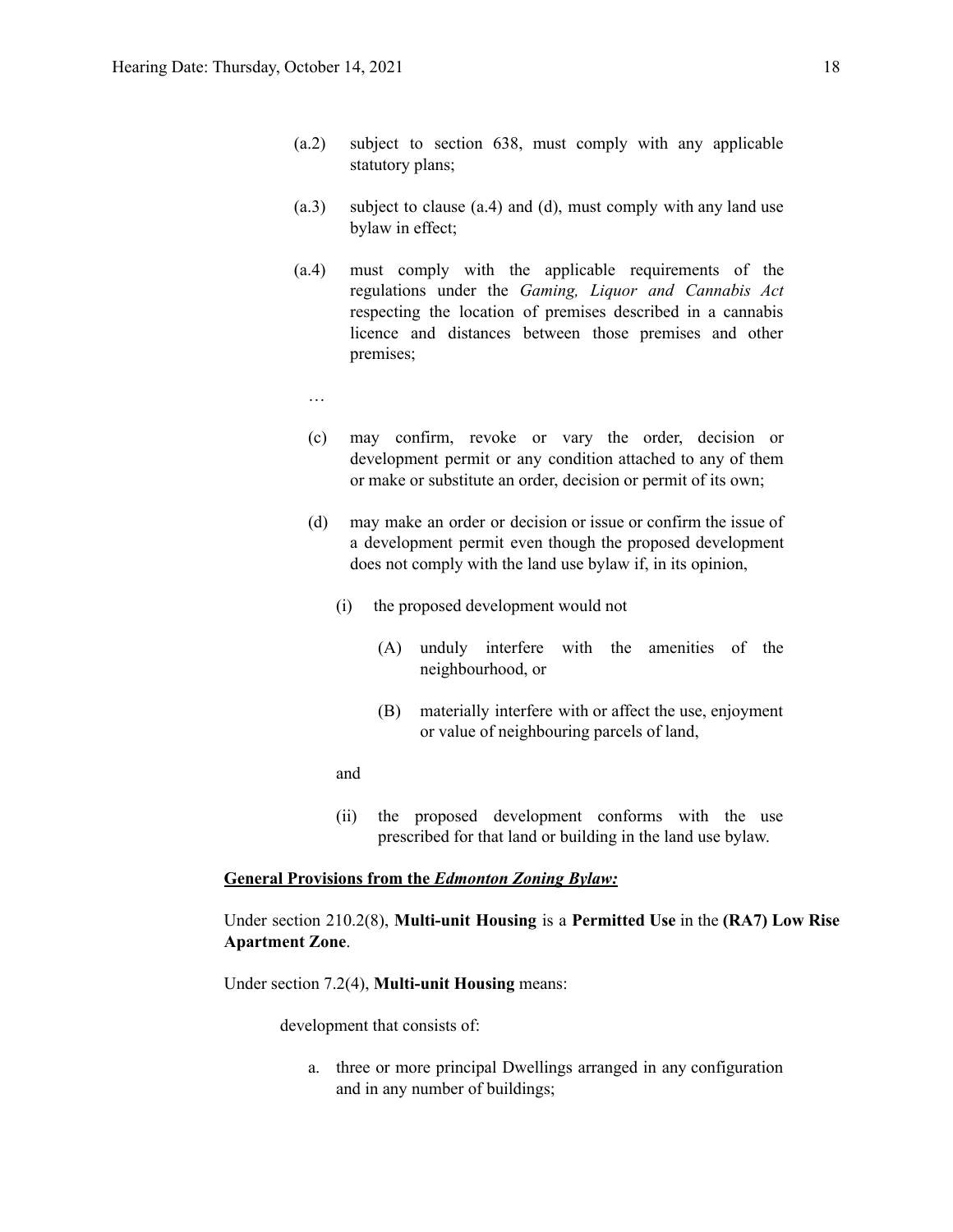or

b. any number of Dwellings developed in conjunction with a Commercial Use where allowed in the Zone.

Section 210.1 states that the **General Purpose** of the **(RA7) Low Rise Apartment Zone** is "to provide a Zone for low rise Multi-unit Housing."

# *Height*

Section 210.4(2) states "The maximum Height shall not exceed [14.5](https://webdocs.edmonton.ca/InfraPlan/zoningbylaw/ZoningBylaw/Measurements/im14.5.htm) m for flat, mansard and gambrel roofs, or  $16.0 \text{ m}$  $16.0 \text{ m}$  for a roof type with a pitch of  $4/12$  (18.4 degrees) or greater, in accordance with [Section](https://webdocs.edmonton.ca/InfraPlan/zoningbylaw/ZoningBylaw/Part1/Development/52__Height_and_Grade.htm) 52.

Under section 6.1, **Height** means "a vertical distance between two points."

### **Development Officer's Determination**

**The maximum Height shall not exceed 14.5 m for flat roofs. (Reference Section 210.4.2) Proposed Height: 16.01 m Exceeds by: 1.51 m**

**Note: There shall be no variance from maximum Height regulations. (Reference Section 11.4.1.b)**

[unedited]

Notice to Applicant/Appellant

 $\mathcal{L}_\text{max} = \frac{1}{2} \sum_{i=1}^n \mathcal{L}_\text{max} = \frac{1}{2} \sum_{i=1}^n \mathcal{L}_\text{max} = \frac{1}{2} \sum_{i=1}^n \mathcal{L}_\text{max} = \frac{1}{2} \sum_{i=1}^n \mathcal{L}_\text{max} = \frac{1}{2} \sum_{i=1}^n \mathcal{L}_\text{max} = \frac{1}{2} \sum_{i=1}^n \mathcal{L}_\text{max} = \frac{1}{2} \sum_{i=1}^n \mathcal{L}_\text{max} = \frac{1}{2} \sum_{i=$ 

Provincial legislation requires that the Subdivision and Development Appeal Board issue its official decision in writing within fifteen days of the conclusion of the hearing.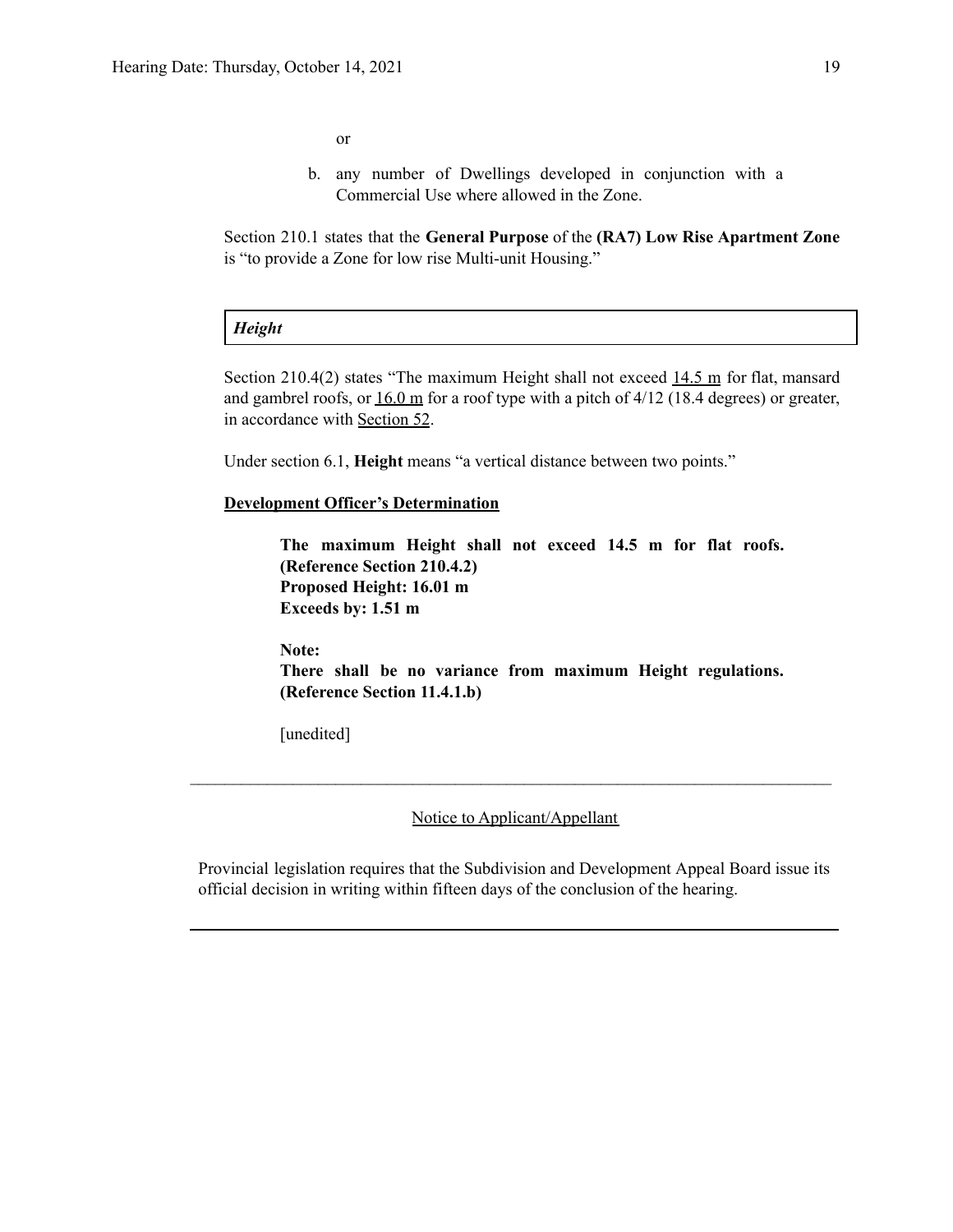| <b>Scope of Application</b><br>To construct exterior alterations to a Multi-unit Housing by increasing its Height.<br><b>Permit Details</b><br>Contact Person:<br>Class of Permit:<br>Gross Floor Area (sq.m.):<br>Lot Grading Needed?: N<br>New Sewer Service Required:<br>NumberOfMainFloorDwellings:<br>Stat. Plan Overlay/Annes Area: (none)<br>Site Area (sq. m.):<br><b>Development Application Decision</b><br>Refused<br>Issue Date: Sep 09, 2021 Development Authority: ANGELES, JOSELITO<br><b>Reason for Refusal</b><br>The maximum Height shall not exceed 14.5 m for flat roofs. (Reference Section 210.4.2)<br>Proposed Height: 16.01 m<br>Exceeds by: 1.51 m<br>Note:<br>There shall be no variance from maximum Height regulations. (Reference Section 11.4.1.b)<br><b>Rights of Appeal</b><br>The Applicant has the right of appeal to the Subdivision and Development Appeal Board (SDAB) within 21 days after the date on<br>which the decision is made as outlined in Chapter M-26,<br>Section 683 through 689 of the Municipal Government Act.<br>Fees<br><b>Fee Amount</b><br><b>Amount Paid</b><br><b>Date Paid</b><br>Receipt #<br>07223999<br>Major Dev. Application Fee<br>\$375.00<br>\$375.00<br>Aug 31, 2021<br><b>Total GST Amount:</b><br>\$0.00<br><b>Totals for Permit:</b><br>\$375.00<br>\$375.00 | <b>Edmonton</b><br>This document is a Development Permit Decision for the development application described below.<br><b>Applicant</b> |  | <b>Application for</b><br>Major Development Permit | 1404 - ASTER WAY NW<br>Plan 2022634 Blk 2 Lot 1 | Project Number: 404906160-002<br>Application Date:<br>AUG 09, 2021<br>Printed:<br>September 9, 2021 at 2:13 PM<br>1 of 1<br>Page:<br>Property Address(es) and Legal Description(s) |  |  |
|--------------------------------------------------------------------------------------------------------------------------------------------------------------------------------------------------------------------------------------------------------------------------------------------------------------------------------------------------------------------------------------------------------------------------------------------------------------------------------------------------------------------------------------------------------------------------------------------------------------------------------------------------------------------------------------------------------------------------------------------------------------------------------------------------------------------------------------------------------------------------------------------------------------------------------------------------------------------------------------------------------------------------------------------------------------------------------------------------------------------------------------------------------------------------------------------------------------------------------------------------------------------------------------------------------------------------------------|----------------------------------------------------------------------------------------------------------------------------------------|--|----------------------------------------------------|-------------------------------------------------|------------------------------------------------------------------------------------------------------------------------------------------------------------------------------------|--|--|
|                                                                                                                                                                                                                                                                                                                                                                                                                                                                                                                                                                                                                                                                                                                                                                                                                                                                                                                                                                                                                                                                                                                                                                                                                                                                                                                                      |                                                                                                                                        |  |                                                    |                                                 |                                                                                                                                                                                    |  |  |
|                                                                                                                                                                                                                                                                                                                                                                                                                                                                                                                                                                                                                                                                                                                                                                                                                                                                                                                                                                                                                                                                                                                                                                                                                                                                                                                                      |                                                                                                                                        |  |                                                    |                                                 |                                                                                                                                                                                    |  |  |
|                                                                                                                                                                                                                                                                                                                                                                                                                                                                                                                                                                                                                                                                                                                                                                                                                                                                                                                                                                                                                                                                                                                                                                                                                                                                                                                                      |                                                                                                                                        |  |                                                    |                                                 |                                                                                                                                                                                    |  |  |
|                                                                                                                                                                                                                                                                                                                                                                                                                                                                                                                                                                                                                                                                                                                                                                                                                                                                                                                                                                                                                                                                                                                                                                                                                                                                                                                                      |                                                                                                                                        |  |                                                    |                                                 |                                                                                                                                                                                    |  |  |
|                                                                                                                                                                                                                                                                                                                                                                                                                                                                                                                                                                                                                                                                                                                                                                                                                                                                                                                                                                                                                                                                                                                                                                                                                                                                                                                                      |                                                                                                                                        |  |                                                    |                                                 |                                                                                                                                                                                    |  |  |
|                                                                                                                                                                                                                                                                                                                                                                                                                                                                                                                                                                                                                                                                                                                                                                                                                                                                                                                                                                                                                                                                                                                                                                                                                                                                                                                                      |                                                                                                                                        |  |                                                    |                                                 |                                                                                                                                                                                    |  |  |
|                                                                                                                                                                                                                                                                                                                                                                                                                                                                                                                                                                                                                                                                                                                                                                                                                                                                                                                                                                                                                                                                                                                                                                                                                                                                                                                                      |                                                                                                                                        |  |                                                    |                                                 |                                                                                                                                                                                    |  |  |
| <b>THIS IS NOT A PERMIT</b>                                                                                                                                                                                                                                                                                                                                                                                                                                                                                                                                                                                                                                                                                                                                                                                                                                                                                                                                                                                                                                                                                                                                                                                                                                                                                                          |                                                                                                                                        |  |                                                    |                                                 |                                                                                                                                                                                    |  |  |